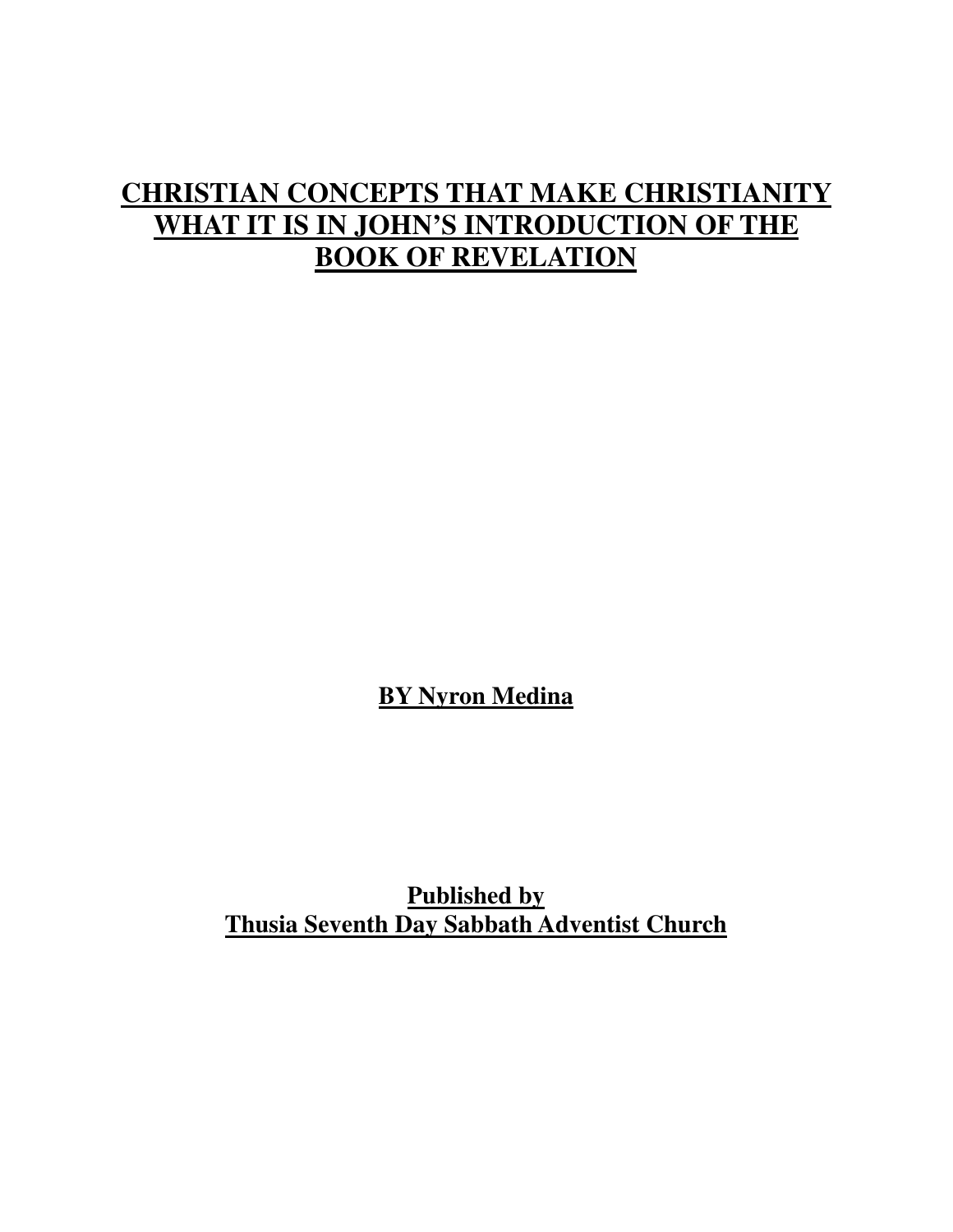## **CHRISTIAN CONCEPTS THAT MAKE CHRISTIANITY WHAT IT IS IN JOHN'S INTRODUCTION OF THE BOOK OF REVELATION**

- 1. Revelation chapter one is John's introduction to the Book of Revelation, but it can be divided into two parts which show the following:
	- a. John's personal introduction. Rev. 1:1-8.

 b. John's historical introduction giving the incidents that happened leading to the existence of the Book of Revelation. Rev. 1:9-20.

- 2. In John's personal introduction there are concepts that naturally are against all forms of error, thoughts by the hundreds that make up the sum totality of what it means to have a Christian world view making one a true Christian in place of a pagan or serpent worshipper. The world is deceived by Satan the serpent and worship him because of hundreds of thought-concepts that are pantheistic or are so derived. All these the whole Book of Revelation is against. (Rev. 12:9; Rev. 13:1-6).
- 3. Since John bare record of the Word of God and all things which he saw, we will examine his personal introduction. Rev. 1:2.
- 4. Jesus is the unfolding or the revelation of God (not different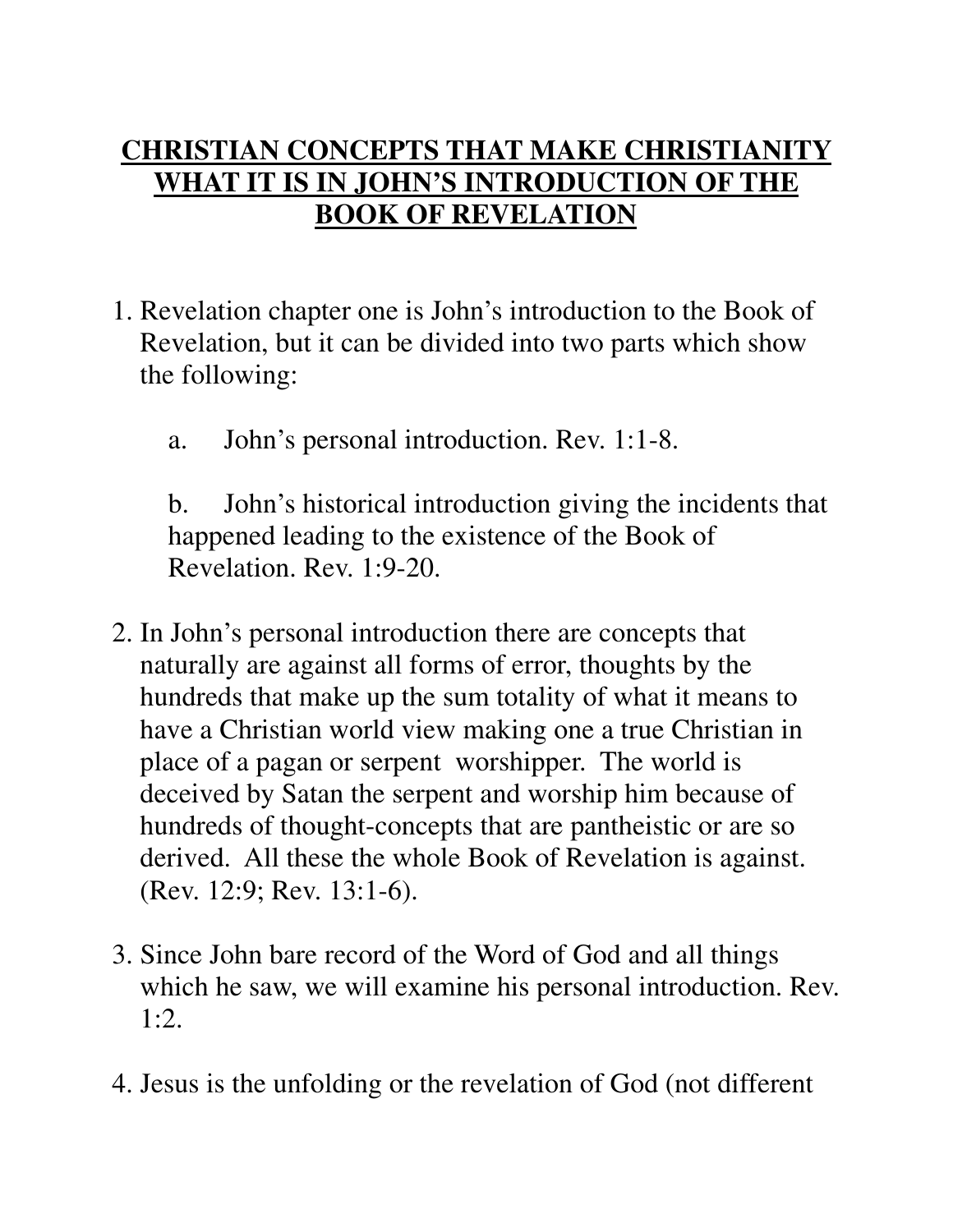levels of deities or gods). ("The Revelation of Jesus Christ…" Rev. 1:1; Jn. 1:18; Matt. 11:27).

- 5. Men must all be servants of God receiving from God, (not gods themselves). ("...to show unto His servants things…" Rev. 1:1; Rom. 6:16-18,22).
- 6. Angels are ministering spirits to human beings, (not different levels of deities who are to be worshipped). ("...he sent and signified it by his angel unto his servant John." Rev. 1: 1; Heb. 1:13,14; Rev. 19:10; Rev. 22:8,9).
- 7. Men are witnesses of the Word of God (their reason is not the Word of God or God in them). ("Who witnessed of the word of God…" Rev. 1:2; Isa. 43:10).
- 8. Since Jesus is the unfolding of God, He is the Testimony (thus He alone has the real Gospel and no one else). ("...the testimony of Jesus Christ…" Rev. 1:2; Rev. 1:9; 1 Jn. 5:9-12; Jn. 3:31-34).
- 9. Blessing is justification by Faith or the gift of the Spirit (not a magic rite). )"Blessed..." Rev. 1:3; Gal. 3:7-9,14).
- 10. Man must be responsive if he is to be blessed from sin (not just start to do ethical works on his own). ("...is he that readeth, and they that hear the words of this prophecy and keep those things…" Rev. 1:3; Acts. 3:19; Mk. 1:15).
- 11. Grace means that salvation is by Grace (and not by human initiative works). ("Grace be unto you…" Rev. 1:4; Eph.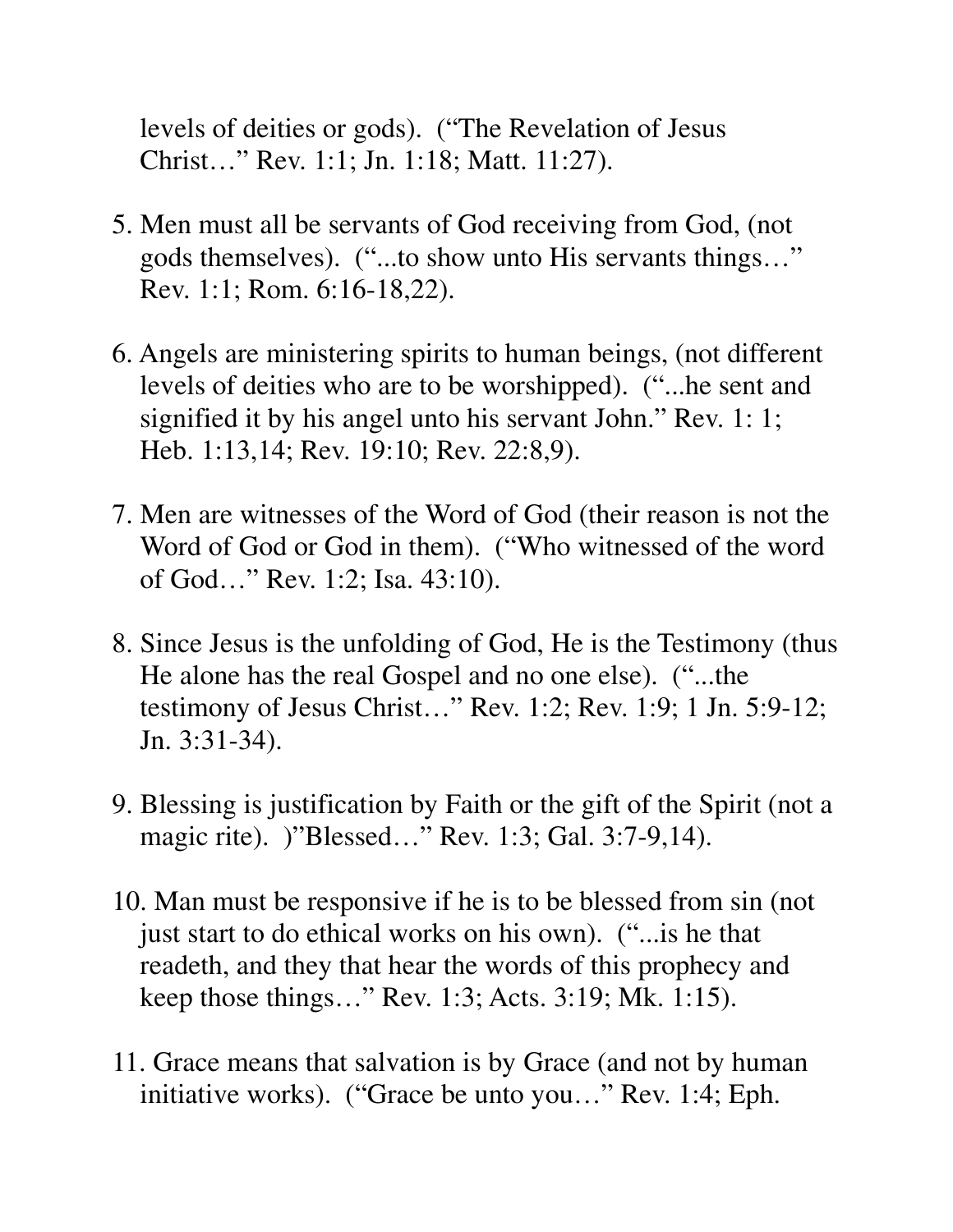2:8,9; Rom. 4:4,5; Rom. 3:24; Rom. 4:16).

- 12. Peace is from Christ through Justification (not a self imposed alter state of consciousness by meditation which is a human work). ("...and peace [be unto you..." Rev. 1:4; Eph. 2:14; Col. 3:15; Rom. 8:6; Rom. 5:1).
- 13. Christ who is God is the only I AM, (there are not many I AM'S). ("...from him who is, and who was..." Rev. 1:4; Ex. 3:14; Jn. 8:24,58).
- Jesus is actually coming again in the heavens (not coming to everyone personally in their consciousness when 14. enlightened). ("...and who is coming..." Rev. 1:4; Rev. 1: 7; Jn. 14:1-3; Acts. 1:9-11).
- 15. Jesus is the Faithful Witness, He spoke the Truth only, because He is the Truth (which is Light, and there is no darkness of error in Him). ("...from Jesus Christ who is the Faithful Witness…" Rev. 1:5; Jn. 14:6; Jn. 1:4,9; Jn. 8:12).
- 16. Jesus is the pre-eminent One of all the dead, He is the One that is above all the dead, for all the dead are resurrected because of Him, (He is not a resurrected person like all the righteous who are to be resurrected). ("...the first born from the dead…" Rev. 1:5; Col. 1:15-18; 1 Cor. 15:12-23).
- 17. Christ is the only legitimate ruler of the whole globe or earth, He is King of all kings, (not emperors of globalists can claim that right). ("...the prince (arch) of the kings of the earth…" Rev. 1:5; Rev. 19:11-16; Ps. 2:10-12).